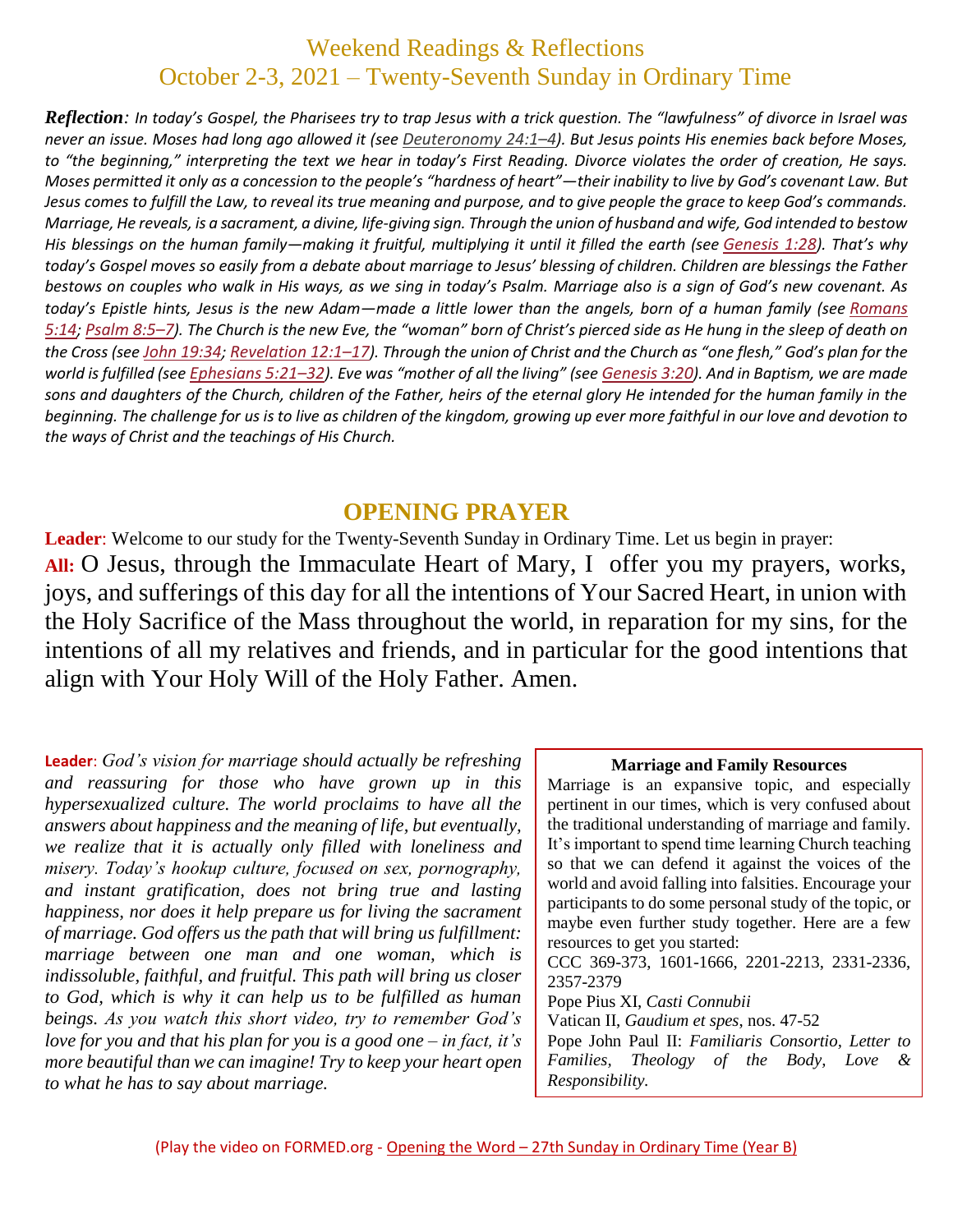### **FIRST READING** ~ Genesis 2:18-24 ~

The LORD God said: "It is not good for the man to be alone. I will make a suitable partner for him." So the LORD God formed out of the ground various wild animals and various birds of the air, and he brought them to the man to see what he would call them; whatever the man called each of them would be its name. The man gave names to all the cattle, all the birds of the air, and all wild animals; but none proved to be the suitable partner for the man. So the LORD God cast a deep sleep on the man, and while he was asleep, he took out one of his ribs and closed up its place with flesh. The LORD God then built up into a woman the rib that he had taken from the man. When he brought her to the man, the man said: "This one, at last, is bone of my bones and flesh of my flesh; this one shall be called 'woman, ' for out of 'her man' this one has been taken." That is why a man leaves his father and mother and clings to his wife, and the two of them become one flesh.

*Genesis describes a truth, about our human condition. man and woman are different from the rest of creation. God's invitation and partnership with creation invites man to 'name' the animals and exercise authority over them. It seems God's most beautiful act of creation is woman. In Genesis we learn, 'male and female he created them... in God's image and likeness he created them.'* 

 *Have you considered the intimacy of man and woman becoming 'one flesh' together points to the image and reality of what God is like?* 

*One Flesh is the Old Testament and Jewish phrase describing the deep and total union of mind, body, emotion, and spirit that is lived in the marriage covenant. The sacrament of marriage is therefore pointing toward and making God's love present for the other.* 

 *If you were to explain Christian marriage to someone what would you share?*

**SECOND READING**  $\sim$  2 Hebrews 2:9-11  $\sim$ Brothers and sisters: He "for a little while" was made "lower than the angels," that by



the grace of God he might taste death for everyone. For it was fitting that he, for whom and through whom all things exist, in bringing many children to glory, should make the leader to their salvation perfect through suffering. He who consecrates and those who are being consecrated all have one origin. Therefore, he is not ashamed to call them 'brothers.'

*The Letter to the Hebrews seeks to show Jesus as the replacement of the Jewish temple priesthood and sacrifices. The temple in Jerusalem was like an earthly shadow of the reality of Heaven. God came down to earth in Jesus, and completed the task of salvation and continues to link Heaven and earth.* 

*Do you see the link between Heaven and earth in the Church, liturgy, priesthood, sacraments?*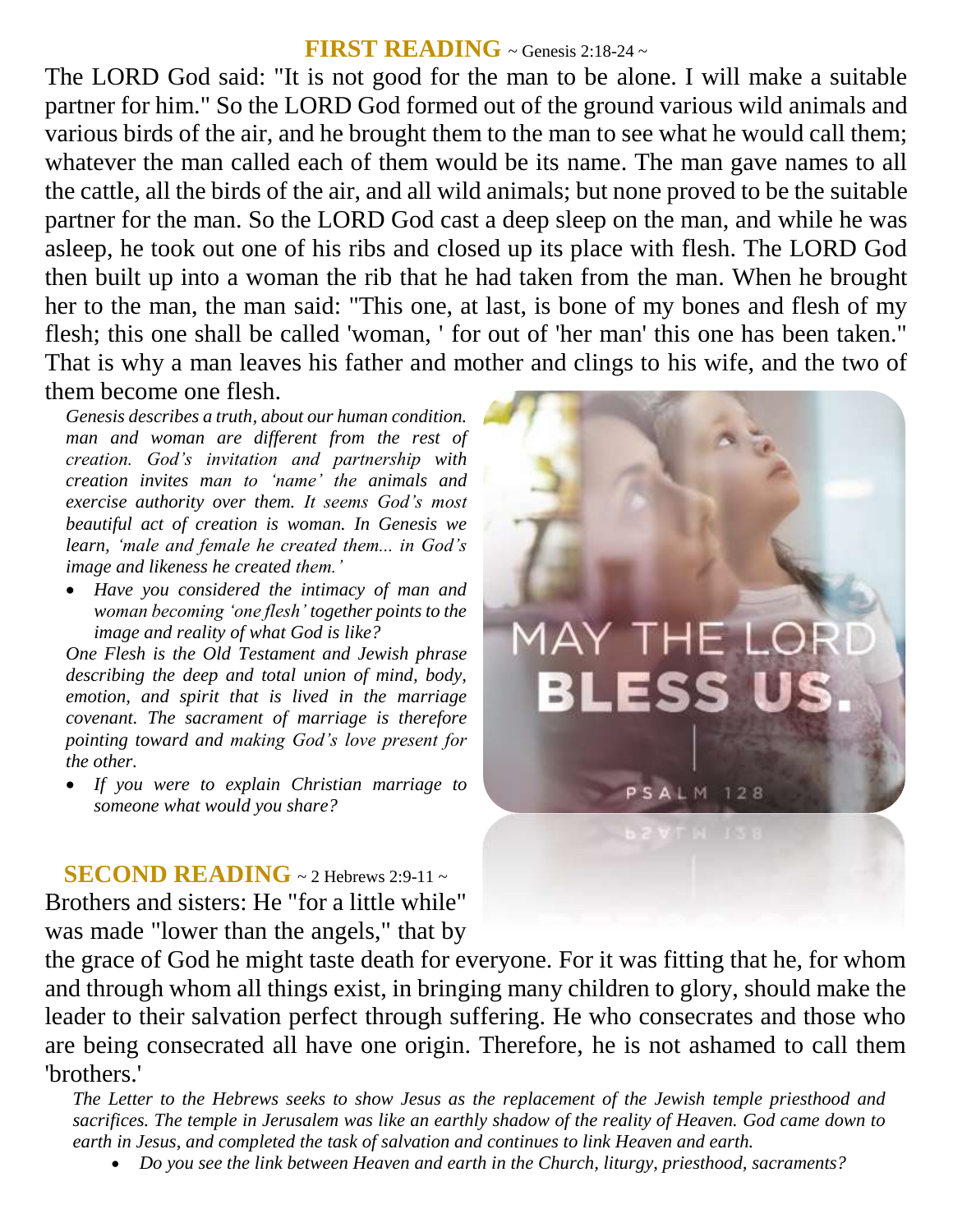#### **GOSPEL** ~ Mark 10:2-16 <sup>~</sup>

The Pharisees approached Jesus and asked, "Is it lawful for a husband to divorce his wife?" They were testing him. He said to them in reply, "What did Moses command you?" They replied, "Moses permitted a husband to write a bill of divorce and dismiss her." But Jesus told them, "Because of the hardness of your hearts he wrote you this commandment. But from the beginning of creation, God made them male and female. For this reason a man shall leave his father and mother and be joined to his wife, and the two shall become one flesh. So they are no longer two but one flesh. Therefore, what God has joined together, no human being must separate." In the house the disciples again questioned Jesus about this. He said to them, "Whoever divorces his wife and marries another commits adultery against her; and if she divorces her husband and marries another, she commits adultery." And people were bringing children to him that he might touch them, but the disciples rebuked them. When Jesus saw this he became indignant and said to them, "Let the children come to me; do not prevent them, for the kingdom of God belongs to such as these. Amen, I say to you, whoever does not accept the kingdom of God like a child will not enter it." Then he embraced them and blessed them, placing his hands on them.

*What can we do this week to live the truth of the Gospel more fully?*

*Jesus is traveling toward Jerusalem and is questioned by Pharisees. Frequently they seek to trap him with difficult questions and arguments. This would embarrass him in front of the crowds and disciples. Jewish custom and practice had allowed a Husband to divorce his wife for anything objectionable. A Jewish woman was not allowed to divorce. Some agreed. Some disagreed. Rather than talk about legal arguments of divorce, Jesus chose to talk about what marriage is: two becoming one flesh and joined together by God. He states this injustice of easy divorce is not God's plan.* 

- *Why do you think the scriptures continue to use the phrase ʻtwo become one flesh'? What does this mean for you? What would you like to ask Jesus if you were involved in this conversation?*
- *How are the Church's true teachings on marriage different from the world's views?*

 *If we truly lived God's original plan for marriage, do you think true happiness would be possible? Leaving "father and mother and be joined together" holds an incredible challenge. Family traditions, customs, expectations, money, support... misunderstanding, frustration, resentment can easily creep in. Forgiveness will be required. Cracks and fractures left unacknowledged or repaired can become un-repairable.* 

- *How good are you at forgiving, talking, and sharing in a way that repairs hurt feelings and unmet needs? Have you shared your availability and willingness to help married couples in times of stress and need?*
- *Consider whose marriage you were at most recently. Were you there for the celebration AND to show your support for their life-long journey? Have you shown support? How could you support those whose marriage dream has been broken?*